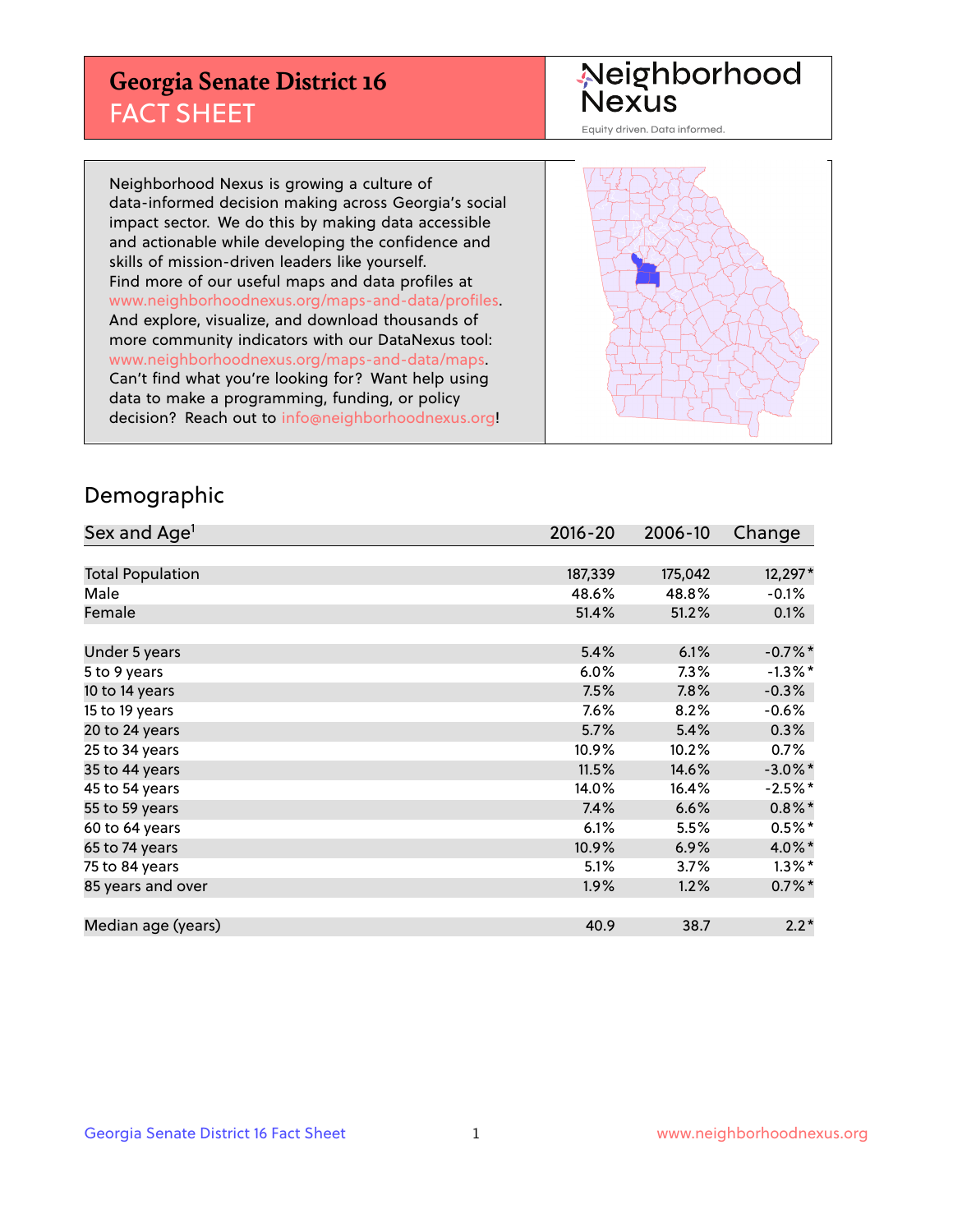## Demographic, continued...

| Race <sup>2</sup>                                            | $2016 - 20$ | 2006-10 | Change     |
|--------------------------------------------------------------|-------------|---------|------------|
| <b>Total population</b>                                      | 187,339     | 175,042 | 12,297*    |
| One race                                                     | 96.7%       | 98.6%   | $-1.9%$ *  |
| White                                                        | 69.9%       | 73.7%   | $-3.7\%$ * |
| <b>Black or African American</b>                             | 22.1%       | 21.4%   | 0.7%       |
| American Indian and Alaska Native                            | 0.2%        | 0.2%    | $-0.1%$    |
| Asian                                                        | 2.7%        | 1.8%    | $0.9\%$ *  |
| Native Hawaiian and Other Pacific Islander                   | 0.1%        | 0.0%    | 0.0%       |
| Some other race                                              | 1.7%        | 1.4%    | 0.3%       |
| Two or more races                                            | 3.3%        | 1.4%    | $1.9\%$ *  |
| Race alone or in combination with other race(s) <sup>3</sup> | $2016 - 20$ | 2006-10 | Change     |
| Total population                                             | 187,339     | 175,042 | 12,297*    |
| White                                                        | 73.0%       | 74.9%   | $-1.9%$ *  |
| <b>Black or African American</b>                             | 23.4%       | 22.1%   | 1.3%       |
| American Indian and Alaska Native                            | 0.9%        | 0.7%    | 0.1%       |
| Asian                                                        | 3.5%        | 2.2%    | $1.4\%$ *  |
| Native Hawaiian and Other Pacific Islander                   |             |         |            |
|                                                              | 0.2%        | 0.1%    | 0.1%       |
| Some other race                                              | 2.5%        | 1.6%    | $0.9\%$ *  |
| Hispanic or Latino and Race <sup>4</sup>                     | $2016 - 20$ | 2006-10 | Change     |
| <b>Total population</b>                                      | 187,339     | 175,042 | 12,297*    |
| Hispanic or Latino (of any race)                             | 5.5%        | 4.2%    | $1.3\%$ *  |
| Not Hispanic or Latino                                       | 94.5%       | 95.8%   | $-1.3\%$ * |
| White alone                                                  | 66.3%       | 71.2%   | $-4.9%$ *  |
| Black or African American alone                              | 22.0%       | 21.2%   | 0.9%       |
| American Indian and Alaska Native alone                      | 0.2%        | 0.2%    | $-0.1%$    |
| Asian alone                                                  | 2.7%        | 1.8%    | $0.8\%$ *  |
| Native Hawaiian and Other Pacific Islander alone             | 0.1%        | 0.0%    | 0.0%       |
| Some other race alone                                        | 0.8%        | 0.2%    | $0.6\%$ *  |
| Two or more races                                            | 2.4%        | 1.1%    | $1.3\%$ *  |
| U.S. Citizenship Status <sup>5</sup>                         | $2016 - 20$ | 2006-10 | Change     |
|                                                              |             |         |            |
| Foreign-born population                                      | 11,859      | 8,802   | $3,057*$   |
| Naturalized U.S. citizen                                     | 51.8%       | 41.9%   | $9.9\%$ *  |
| Not a U.S. citizen                                           | 48.2%       | 58.1%   | $-9.9%$ *  |
| Citizen, Voting Age Population <sup>6</sup>                  | 2016-20     | 2006-10 | Change     |
| Citizen, 18 and over population                              | 138,059     | 124,312 | 13,747*    |
| Male                                                         | 47.6%       | 47.7%   | $-0.1%$    |
|                                                              |             |         |            |
| Female                                                       | 52.4%       | 52.3%   | 0.1%       |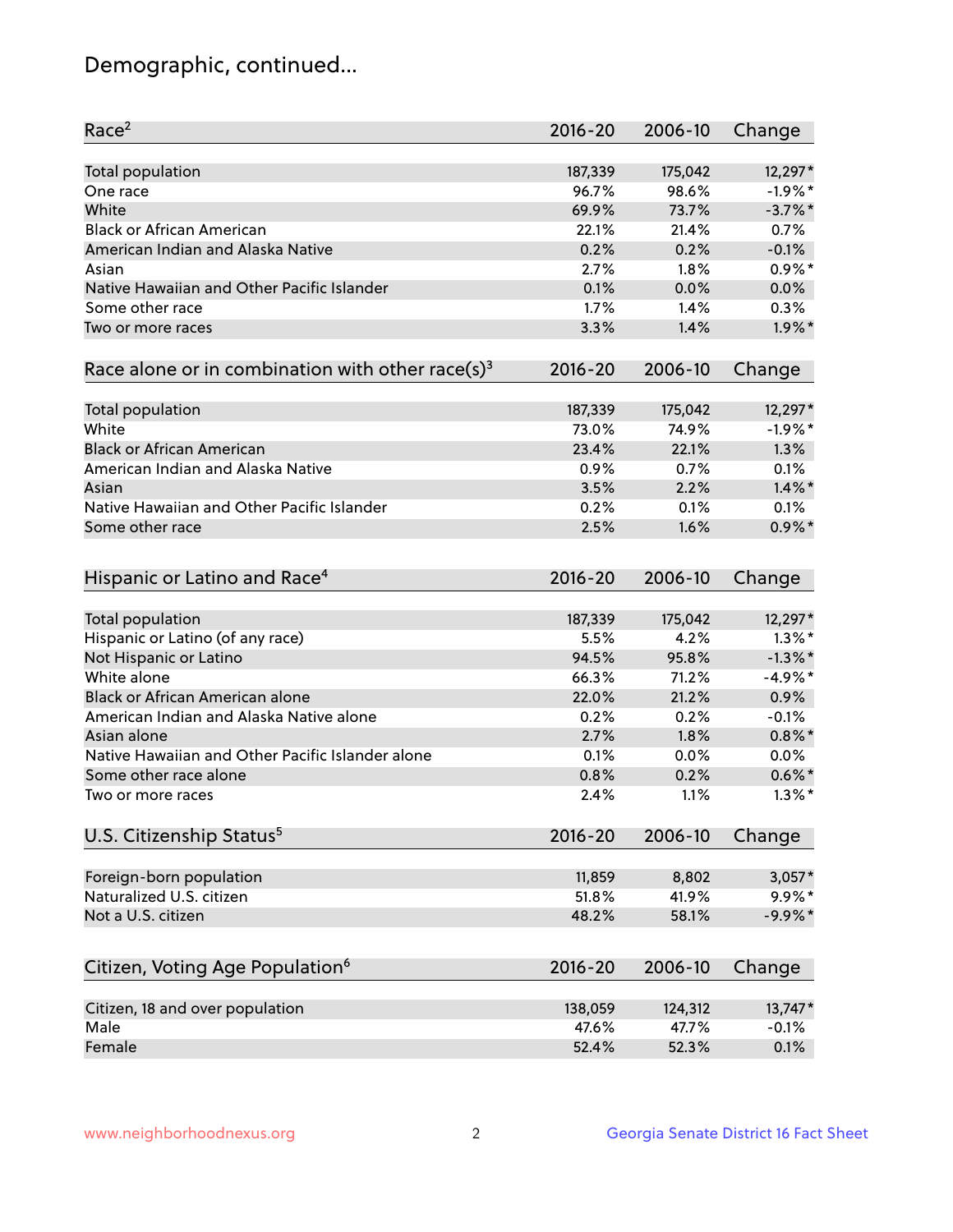#### Economic

| Income <sup>7</sup>                                 | $2016 - 20$ | 2006-10 | Change     |
|-----------------------------------------------------|-------------|---------|------------|
|                                                     |             |         |            |
| All households                                      | 67,869      | 62,387  | 5,482*     |
| Less than \$10,000                                  | 5.2%        | 6.8%    | $-1.7%$ *  |
| \$10,000 to \$14,999                                | 3.9%        | 5.1%    | $-1.2%$ *  |
| \$15,000 to \$24,999                                | 7.7%        | 9.0%    | $-1.4\%$ * |
| \$25,000 to \$34,999                                | 7.8%        | 9.8%    | $-2.1\%$ * |
| \$35,000 to \$49,999                                | 11.3%       | 14.0%   | $-2.8\%$ * |
| \$50,000 to \$74,999                                | 18.1%       | 17.2%   | 0.9%       |
| \$75,000 to \$99,999                                | 12.6%       | 13.3%   | $-0.7%$    |
| \$100,000 to \$149,999                              | 16.4%       | 14.3%   | $2.1\%$ *  |
| \$150,000 to \$199,999                              | 7.2%        | 5.9%    | $1.3\%$ *  |
| \$200,000 or more                                   | 10.0%       | 4.4%    | $5.5%$ *   |
| Median household income (dollars)                   | 69,650      | 56,441  | 13,209*    |
| Mean household income (dollars)                     | 100,242     | 74,402  | 25,840*    |
| With earnings                                       | 74.0%       | 80.2%   | $-6.1\%$ * |
| Mean earnings (dollars)                             | 104,156     | 75,254  | 28,901*    |
| <b>With Social Security</b>                         | 36.5%       | 28.1%   | $8.4\%$ *  |
| Mean Social Security income (dollars)               | 21,508      | 15,422  | $6,086*$   |
| With retirement income                              | 27.4%       | 20.9%   | $6.5%$ *   |
| Mean retirement income (dollars)                    | 34,410      | 24,258  | 10,152*    |
| With Supplemental Security Income                   | 6.8%        | 3.6%    | $3.2\%$ *  |
| Mean Supplemental Security Income (dollars)         | 10,598      | 6,887   | $3,711*$   |
| With cash public assistance income                  | 1.6%        | 1.6%    | 0.0%       |
| Mean cash public assistance income (dollars)        | 941         | 2,830   | $-1,889$   |
| With Food Stamp/SNAP benefits in the past 12 months | 10.4%       | 9.9%    | 0.5%       |
|                                                     |             |         |            |
| Families                                            | 49,093      | 47,387  | 1,706*     |
| Less than \$10,000                                  | 2.8%        | 4.9%    | $-2.1\%$ * |
| \$10,000 to \$14,999                                | 2.0%        | 3.6%    | $-1.6\%$ * |
| \$15,000 to \$24,999                                | 5.1%        | 6.8%    | $-1.7%$    |
| \$25,000 to \$34,999                                | 5.2%        | 7.8%    | $-2.6\%$ * |
| \$35,000 to \$49,999                                | 10.6%       | 13.0%   | $-2.4\%$ * |
| \$50,000 to \$74,999                                | 18.9%       | 18.3%   | 0.5%       |
| \$75,000 to \$99,999                                | 12.8%       | 15.1%   | $-2.4\%$ * |
| \$100,000 to \$149,999                              | 20.5%       | 17.4%   | $3.1\%$ *  |
| \$150,000 to \$199,999                              | 9.2%        | 7.3%    | $1.9\%$ *  |
| \$200,000 or more                                   | 12.9%       | 5.6%    | $7.3\%$ *  |
| Median family income (dollars)                      | 85,523      | 68,332  | 17,191*    |
| Mean family income (dollars)                        | 118,543     | 84,856  | 33,687*    |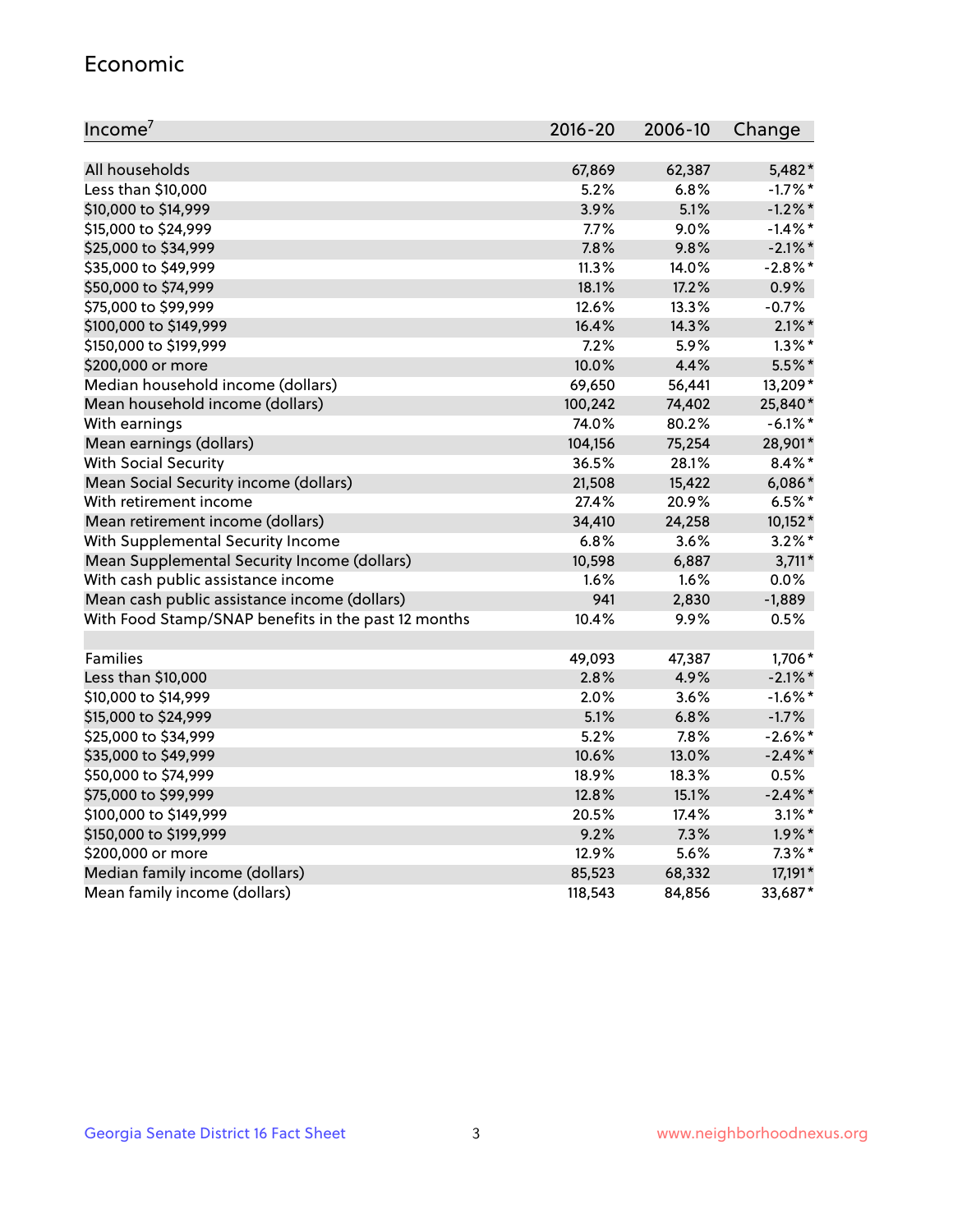## Economic, continued...

| Income, continued <sup>8</sup>                                        | $2016 - 20$ | 2006-10 | Change      |
|-----------------------------------------------------------------------|-------------|---------|-------------|
|                                                                       |             |         |             |
| Nonfamily households                                                  | 18,776      | 15,000  | $3,776*$    |
| Median nonfamily income (dollars)                                     | 34,570      | 29,173  | 5,397*      |
| Mean nonfamily income (dollars)                                       | 49,271      | 39,208  | 10,063*     |
| Median earnings for workers (dollars)                                 | 38,167      | 30,703  | 7,464*      |
| Median earnings for male full-time, year-round workers                | 58,847      | 51,200  | 7,647*      |
| (dollars)                                                             |             |         |             |
| Median earnings for female full-time, year-round workers<br>(dollars) | 42,964      | 35,953  | 7,011*      |
| Per capita income (dollars)                                           | 37,280      | 27,028  | 10,252*     |
|                                                                       |             |         |             |
| Families and People Below Poverty Level <sup>9</sup>                  | $2016 - 20$ | 2006-10 | Change      |
|                                                                       |             |         |             |
| <b>All families</b>                                                   | 7.4%        | 10.4%   | $-3.0\%$ *  |
| With related children under 18 years                                  | 10.5%       | 13.4%   | $-3.0%$     |
| With related children under 5 years only                              | 6.0%        | 18.0%   | $-12.0%$    |
| Married couple families                                               | 3.0%        | 3.8%    | $-0.8%$     |
| With related children under 18 years                                  | 3.6%        | 3.9%    | $-0.3%$     |
| With related children under 5 years only                              | 0.7%        | 4.8%    | $-4.1%$     |
| Families with female householder, no husband present                  | 25.0%       | 35.0%   | $-10.0\%$ * |
| With related children under 18 years                                  | 28.8%       | 40.3%   | $-11.5%$    |
| With related children under 5 years only                              | 19.6%       | 46.5%   | $-26.9%$    |
| All people                                                            | 10.4%       | 12.8%   | $-2.3\%$ *  |
| Under 18 years                                                        | 13.1%       | 16.7%   | $-3.6%$     |
| Related children under 18 years                                       | 12.8%       | 16.5%   | $-3.7%$ *   |
| Related children under 5 years                                        | 15.0%       | 26.2%   | $-11.2%$    |
| Related children 5 to 17 years                                        | 12.2%       | 13.6%   | $-1.5%$     |
| 18 years and over                                                     | 9.6%        | 11.3%   | $-1.7%$     |
| 18 to 64 years                                                        | 10.1%       | 11.6%   | $-1.5%$     |
| 65 years and over                                                     | 7.9%        | 10.0%   | $-2.1%$     |
| People in families                                                    | 7.9%        | 11.1%   | $-3.2\%$ *  |
| Unrelated individuals 15 years and over                               | 26.3%       | 25.5%   | 0.8%        |
|                                                                       |             |         |             |
| Non-Hispanic white people                                             | 7.4%        | 8.2%    | $-0.8%$     |
| Black or African-American people                                      | 19.9%       | 25.7%   | $-5.8\%$ *  |
| Asian people                                                          | 3.6%        | 7.9%    | $-4.3%$     |
| Hispanic or Latino people                                             | 14.2%       | 23.7%   | $-9.5%$     |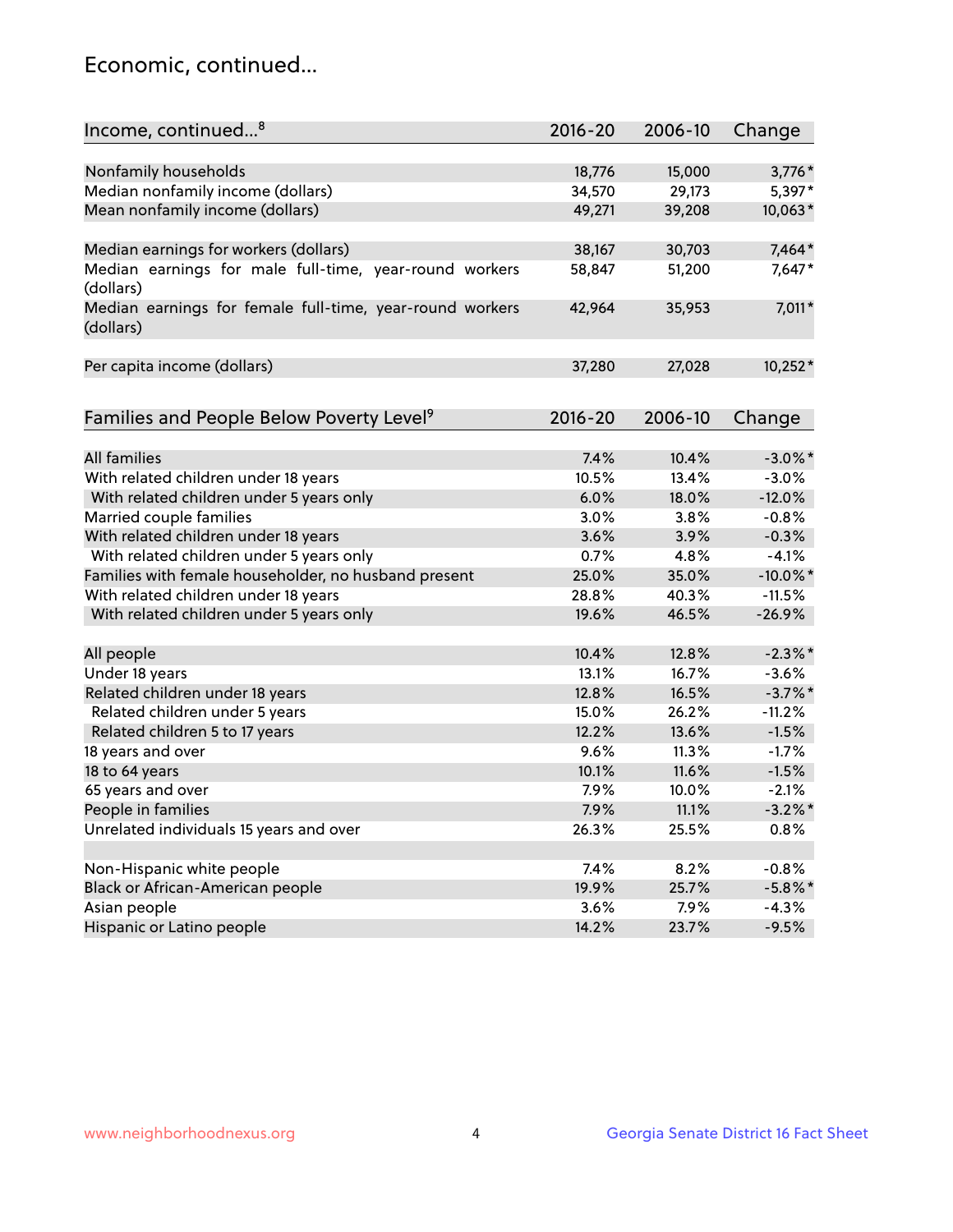## Employment

| Employment Status <sup>10</sup>                                                               | $2016 - 20$ | 2006-10 | Change                |
|-----------------------------------------------------------------------------------------------|-------------|---------|-----------------------|
|                                                                                               |             |         |                       |
| Population 16 years and over                                                                  | 148,475     | 134,857 | 13,619*               |
| In labor force                                                                                | 57.6%       | 64.0%   | $-6.4\%$ *            |
| Civilian labor force                                                                          | 57.5%       | 63.8%   | $-6.3\%$ *            |
| Employed                                                                                      | 55.1%       | 58.3%   | $-3.2\%$ *            |
| Unemployed                                                                                    | 2.4%        | 5.5%    | $-3.1%$               |
| <b>Armed Forces</b>                                                                           | 0.1%        | 0.2%    | $-0.1%$               |
| Not in labor force                                                                            | 42.4%       | 36.0%   | $6.4\%$ *             |
| Civilian labor force                                                                          | 85,405      | 86,035  | $-630$                |
| <b>Unemployment Rate</b>                                                                      | 4.2%        | 8.7%    | $-4.5%$               |
|                                                                                               |             |         |                       |
| Females 16 years and over                                                                     | 77,352      | 70,210  | $7,142*$              |
| In labor force                                                                                | 51.8%       | 57.4%   | $-5.6\%$ *            |
| Civilian labor force                                                                          | 51.8%       | 57.3%   | $-5.6\%$ *            |
| Employed                                                                                      | 49.5%       | 52.6%   | $-3.2\%$ *            |
| Own children of the householder under 6 years                                                 | 11,308      | 12,463  | $-1,155$              |
| All parents in family in labor force                                                          | 66.8%       | 64.6%   | 2.2%                  |
|                                                                                               |             |         |                       |
| Own children of the householder 6 to 17 years                                                 | 30,330      | 31,101  | $-771$                |
| All parents in family in labor force                                                          | 69.4%       | 70.7%   | $-1.2%$               |
|                                                                                               |             |         |                       |
| Industry <sup>11</sup>                                                                        | $2016 - 20$ | 2006-10 | Change                |
|                                                                                               |             |         |                       |
| Civilian employed population 16 years and over                                                | 81,799      | 78,573  | $3,226*$              |
| Agriculture, forestry, fishing and hunting, and mining                                        | 0.6%        | 0.4%    | 0.2%                  |
| Construction                                                                                  | 7.1%        | 7.1%    | $-0.1%$               |
| Manufacturing<br>Wholesale trade                                                              | 11.6%       | 12.7%   | $-1.1%$               |
|                                                                                               | 2.9%        | 3.8%    | $-0.9%$               |
| Retail trade                                                                                  | 10.6%       | 11.4%   | $-0.8%$<br>$-1.2\%$ * |
| Transportation and warehousing, and utilities<br>Information                                  | 10.5%       | 11.7%   |                       |
|                                                                                               | 1.9%        | 1.8%    | 0.1%                  |
| Finance and insurance, and real estate and rental and leasing                                 | 5.8%        | 5.8%    | $-0.0\%$              |
| Professional, scientific, and management, and administrative<br>and waste management services | 10.0%       | 8.5%    | $1.5\%$ *             |
| Educational services, and health care and social assistance                                   | 20.8%       | 19.7%   | 1.1%                  |
| Arts, entertainment, and recreation, and accommodation and                                    | 7.9%        | 7.1%    | 0.7%                  |
| food services                                                                                 |             |         |                       |
| Other services, except public administration                                                  | 4.9%        | 4.7%    | 0.3%                  |
| Public administration                                                                         | 5.5%        | 5.3%    | 0.2%                  |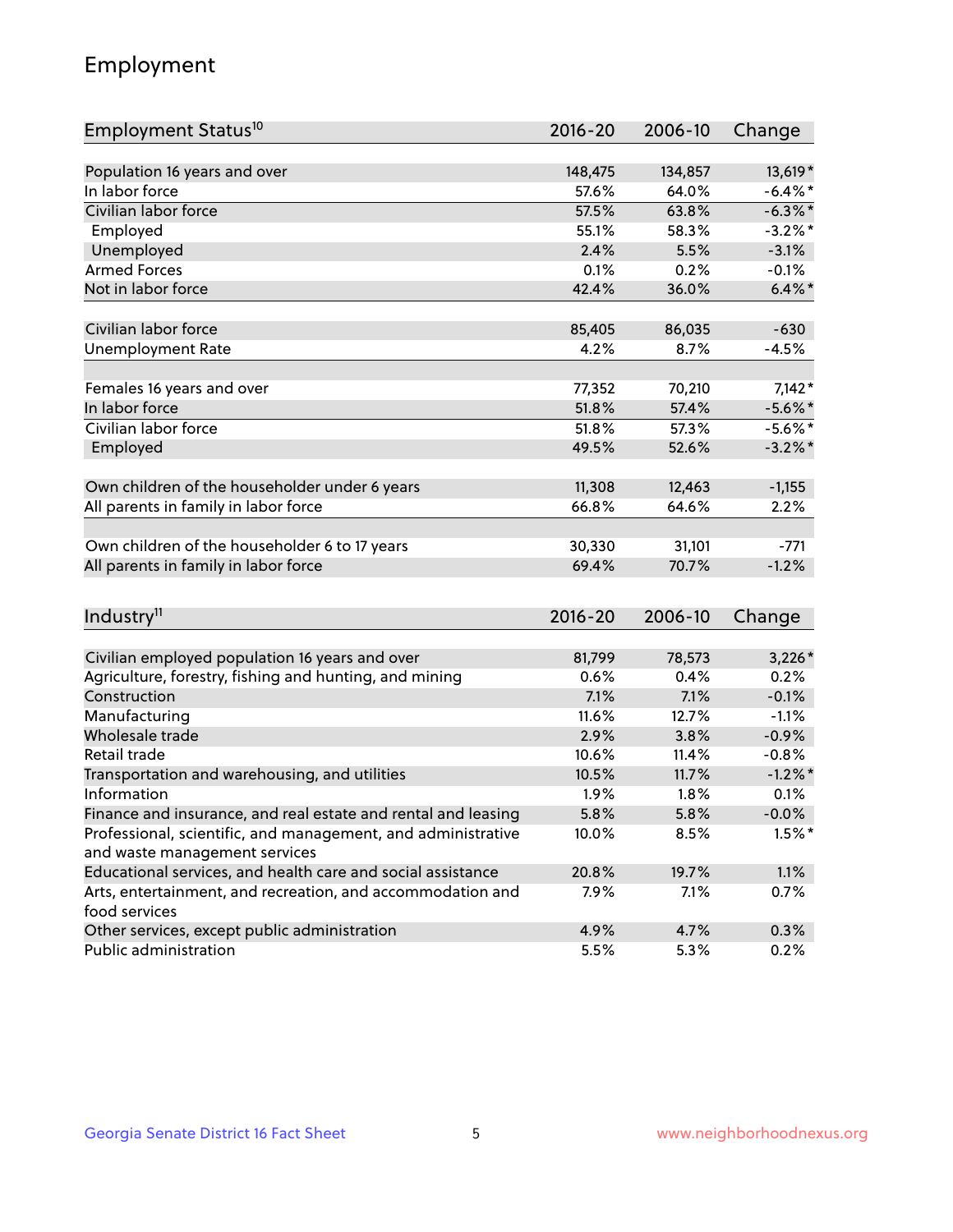## Employment, continued...

| Occupation <sup>12</sup>                                     | $2016 - 20$ | 2006-10 | Change     |
|--------------------------------------------------------------|-------------|---------|------------|
| Civilian employed population 16 years and over               | 81,799      | 78,573  | $3,226*$   |
| Management, business, science, and arts occupations          | 39.6%       | 34.6%   | $5.0\%$ *  |
| Service occupations                                          | 13.5%       | 13.8%   | $-0.3%$    |
| Sales and office occupations                                 | 21.6%       | 25.7%   | $-4.1\%$ * |
| Natural<br>and<br>maintenance<br>resources,<br>construction, | 10.0%       | 9.6%    | 0.4%       |
| occupations                                                  |             |         |            |
| Production, transportation, and material moving occupations  | 15.3%       | 16.3%   | $-1.0%$    |
| Class of Worker <sup>13</sup>                                | $2016 - 20$ | 2006-10 | Change     |
|                                                              |             |         |            |
| Civilian employed population 16 years and over               | 81,799      | 78,573  | 3,226*     |
| Private wage and salary workers                              | 79.9%       | 77.9%   | 1.9%       |
| Government workers                                           | 15.2%       | 16.1%   | $-0.9%$    |
| Self-employed in own not incorporated business workers       | 4.8%        | 5.7%    | $-0.9%$ *  |
| Unpaid family workers                                        | 0.1%        | 0.2%    | $-0.1%$    |
| Job Flows <sup>14</sup>                                      | 2019        | 2010    | Change     |
|                                                              |             |         |            |
| Total Jobs in district                                       | 64,681      | 52,835  | 11,846     |
| Held by residents of district                                | 36.6%       | 43.1%   | $-6.5%$    |
| Held by non-residents of district                            | 63.4%       | 56.9%   | 6.5%       |
| Jobs by Industry Sector <sup>15</sup>                        | 2019        | 2010    | Change     |
|                                                              |             |         |            |
| Total Jobs in district                                       | 64,681      | 52,835  | 11,846     |
| Goods Producing sectors                                      | 17.3%       | 14.0%   | 3.4%       |
| Trade, Transportation, and Utilities sectors                 | 18.6%       | 21.1%   | $-2.5%$    |
| All Other Services sectors                                   | 64.0%       | 64.9%   | $-0.9%$    |
| Total Jobs in district held by district residents            | 23,694      | 22,780  | 914        |
| <b>Goods Producing sectors</b>                               | 19.3%       | 15.1%   | 4.2%       |
|                                                              |             |         |            |
| Trade, Transportation, and Utilities sectors                 | 13.5%       | 14.8%   | $-1.2%$    |
| All Other Services sectors                                   | 67.1%       | 70.1%   | $-3.0%$    |
| Jobs by Earnings <sup>16</sup>                               | 2019        | 2010    | Change     |
|                                                              |             |         |            |
| Total Jobs in district                                       | 64,681      | 52,835  | 11,846     |
| Jobs with earnings \$1250/month or less                      | 26.1%       | 29.2%   | $-3.2%$    |
| Jobs with earnings \$1251/month to \$3333/month              | 35.7%       | 39.6%   | $-3.9%$    |
| Jobs with earnings greater than \$3333/month                 | 38.2%       | 31.2%   | 7.0%       |
|                                                              |             |         |            |
| Total Jobs in district held by district residents            | 23,694      | 22,780  | 914        |
| Jobs with earnings \$1250/month or less                      | 26.6%       | 30.1%   | $-3.6%$    |
| Jobs with earnings \$1251/month to \$3333/month              | 34.4%       | 39.0%   | $-4.6%$    |
| Jobs with earnings greater than \$3333/month                 | 39.0%       | 30.8%   | 8.2%       |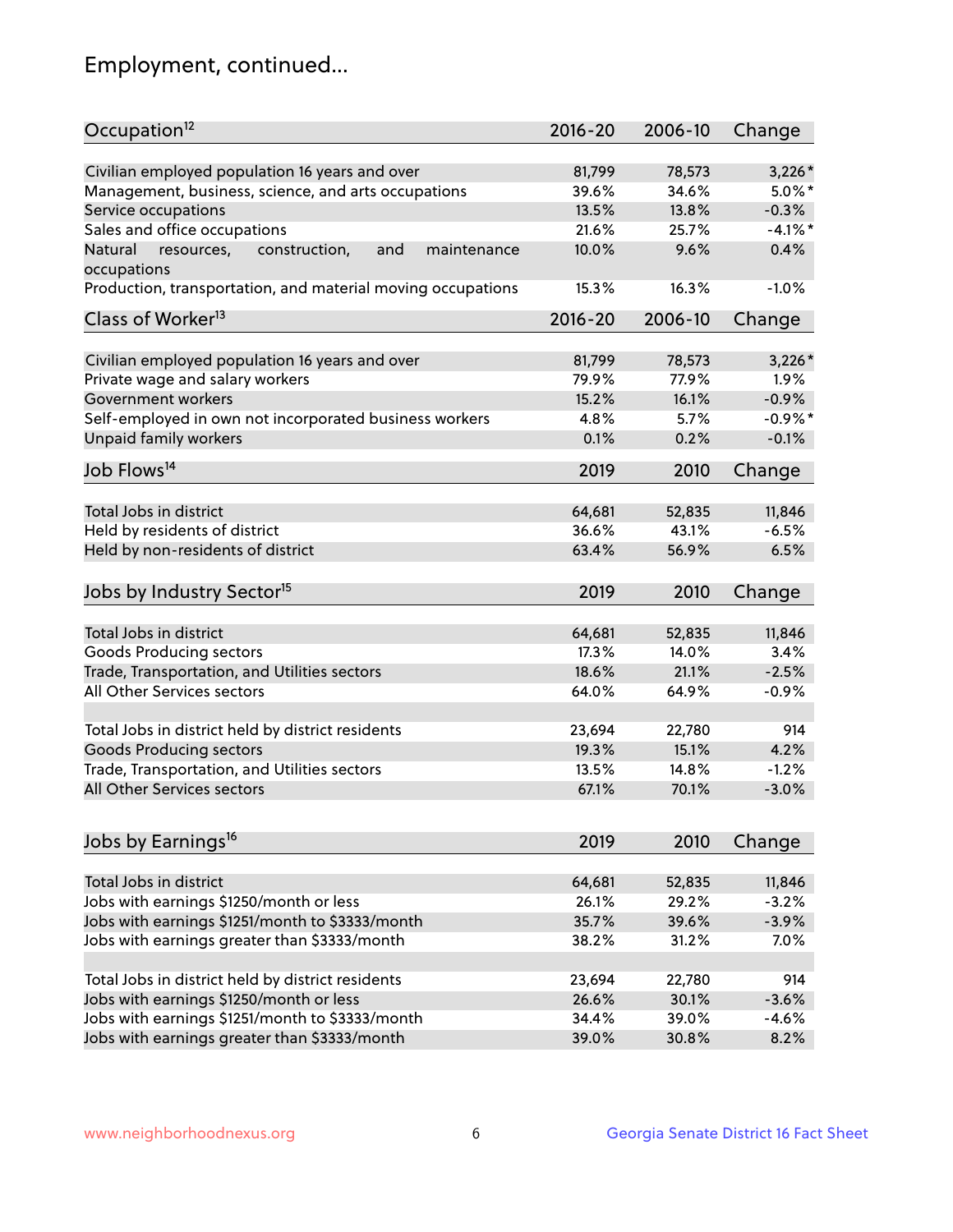## Employment, continued...

| Jobs by Age of Worker <sup>17</sup>               | 2019   | 2010   | Change  |
|---------------------------------------------------|--------|--------|---------|
|                                                   |        |        |         |
| Total Jobs in district                            | 64,681 | 52,835 | 11,846  |
| Jobs with workers age 29 or younger               | 22.8%  | 20.7%  | 2.1%    |
| Jobs with workers age 30 to 54                    | 53.8%  | 60.1%  | $-6.3%$ |
| Jobs with workers age 55 or older                 | 23.3%  | 19.2%  | 4.2%    |
|                                                   |        |        |         |
| Total Jobs in district held by district residents | 23,694 | 22,780 | 914     |
| Jobs with workers age 29 or younger               | 20.2%  | 18.1%  | 2.1%    |
| Jobs with workers age 30 to 54                    | 52.8%  | 60.0%  | $-7.2%$ |
| Jobs with workers age 55 or older                 | 27.0%  | 21.9%  | 5.2%    |
|                                                   |        |        |         |

#### Education

| School Enrollment <sup>18</sup>                | $2016 - 20$ | 2006-10 | Change     |
|------------------------------------------------|-------------|---------|------------|
|                                                |             |         |            |
| Population 3 years and over enrolled in school | 47,461      | 49,236  | $-1,775$   |
| Nursery school, preschool                      | 6.5%        | 6.3%    | 0.1%       |
| Kindergarten                                   | 4.5%        | 5.1%    | $-0.6%$    |
| Elementary school (grades 1-8)                 | 43.6%       | 43.4%   | 0.3%       |
| High school (grades 9-12)                      | 25.1%       | 25.0%   | $0.0\%$    |
| College or graduate school                     | 20.3%       | 20.2%   | 0.2%       |
| Educational Attainment <sup>19</sup>           | $2016 - 20$ | 2006-10 | Change     |
|                                                |             |         |            |
| Population 25 years and over                   | 126,909     | 114,012 | 12,896*    |
| Less than 9th grade                            | 2.7%        | 4.7%    | $-2.0\%$ * |
| 9th to 12th grade, no diploma                  | 7.9%        | 10.8%   | $-2.9\%$ * |
| High school graduate (includes equivalency)    | 30.6%       | 30.5%   | 0.2%       |
| Some college, no degree                        | 19.6%       | 21.0%   | $-1.4\%$ * |
| Associate's degree                             | 7.1%        | 6.1%    | $0.9\%*$   |
| Bachelor's degree                              | 19.7%       | 16.9%   | $2.8\%$ *  |
| Graduate or professional degree                | 12.4%       | 10.0%   | $2.4\%$ *  |
|                                                |             |         |            |
| Percent high school graduate or higher         | 89.4%       | 84.5%   | 4.9%*      |
| Percent bachelor's degree or higher            | 32.1%       | 26.9%   | $5.2\%$ *  |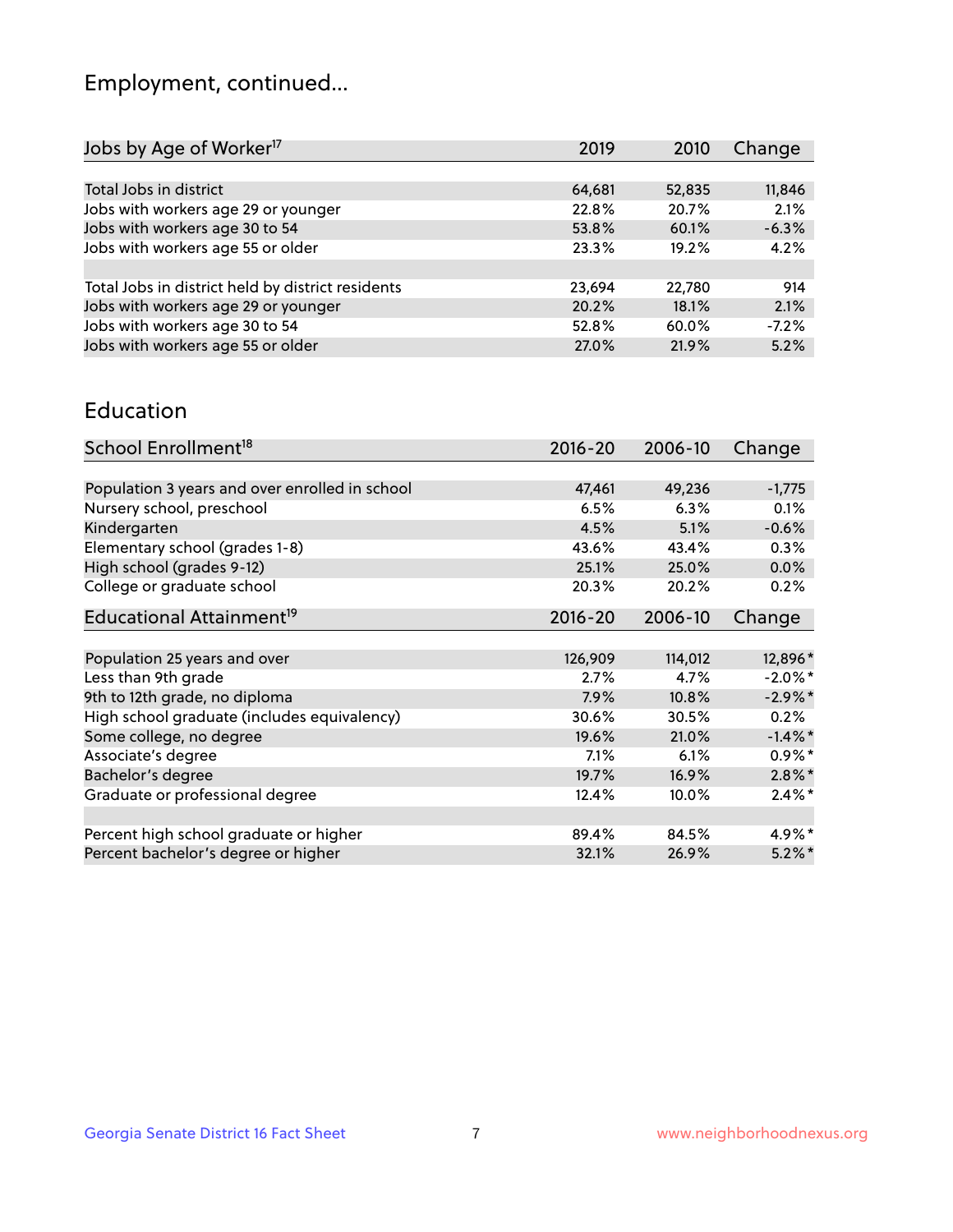## Housing

| Households by Type <sup>20</sup>                     | 2016-20     | 2006-10 | Change              |
|------------------------------------------------------|-------------|---------|---------------------|
|                                                      |             |         |                     |
| <b>Total households</b>                              | 67,869      | 62,387  | $5,482*$            |
| Family households (families)                         | 72.3%       | 76.0%   | $-3.6\%$ *          |
| With own children under 18 years                     | 28.8%       | 36.2%   | $-7.4\%$ *          |
| Married-couple family                                | 55.0%       | 58.6%   | $-3.7%$ *           |
| With own children of the householder under 18 years  | 20.6%       | 26.7%   | $-6.2\%$ *          |
| Male householder, no wife present, family            | 4.2%        | 3.8%    | 0.3%                |
| With own children of the householder under 18 years  | 1.9%        | 1.8%    | 0.1%                |
| Female householder, no husband present, family       | 13.2%       | 13.5%   | $-0.3%$             |
| With own children of the householder under 18 years  | 6.4%        | 7.7%    | $-1.3\%$ *          |
| Nonfamily households                                 | 27.7%       | 24.0%   | $3.6\%$ *           |
| Householder living alone                             | 23.9%       | 20.5%   | $3.5%$ *            |
| 65 years and over                                    | 11.7%       | 7.8%    | 4.0%*               |
|                                                      |             |         |                     |
| Households with one or more people under 18 years    | 33.3%       | 40.6%   | $-7.3\%$ *          |
| Households with one or more people 65 years and over | 34.5%       | 23.4%   | $11.1\%$ *          |
| Average household size                               | 2.71        | 2.78    | $-0.06*$            |
| Average family size                                  | 3.22        | 3.22    | $-0.00$             |
|                                                      |             |         |                     |
| Housing Occupancy <sup>21</sup>                      | $2016 - 20$ | 2006-10 | Change              |
|                                                      |             |         |                     |
| Total housing units                                  | 73,291      | 69,111  | 4,180*              |
| Occupied housing units                               | 92.6%       | 90.3%   | $2.3\%$ *           |
| Vacant housing units                                 | 7.4%        | 9.7%    | $-2.3\%$ *          |
| Homeowner vacancy rate                               | 0.7         | 2.8     | $-2.1*$             |
| Rental vacancy rate                                  | 5.1         | 7.4     | $-2.3$              |
|                                                      |             |         |                     |
| Units in Structure <sup>22</sup>                     | $2016 - 20$ | 2006-10 | Change              |
| Total housing units                                  | 73,291      | 69,111  |                     |
| 1-unit, detached                                     | 81.5%       | 78.8%   | 4,180*<br>$2.7\%$ * |
|                                                      |             | 2.0%    | $-0.3%$             |
| 1-unit, attached<br>2 units                          | 1.8%        |         |                     |
|                                                      | 2.2%        | 2.5%    | $-0.3%$             |
| 3 or 4 units                                         | 1.7%        | 2.3%    | $-0.7%$             |
| 5 to 9 units                                         | 2.5%        | 3.1%    | $-0.6%$             |
| 10 to 19 units                                       | 1.6%        | 1.4%    | 0.2%                |
| 20 or more units                                     | 2.5%        | 1.6%    | 0.8%                |
| Mobile home                                          | 6.3%        | 8.2%    | $-1.9%$ *           |
| Boat, RV, van, etc.                                  | 0.0%        | 0.0%    | 0.0%                |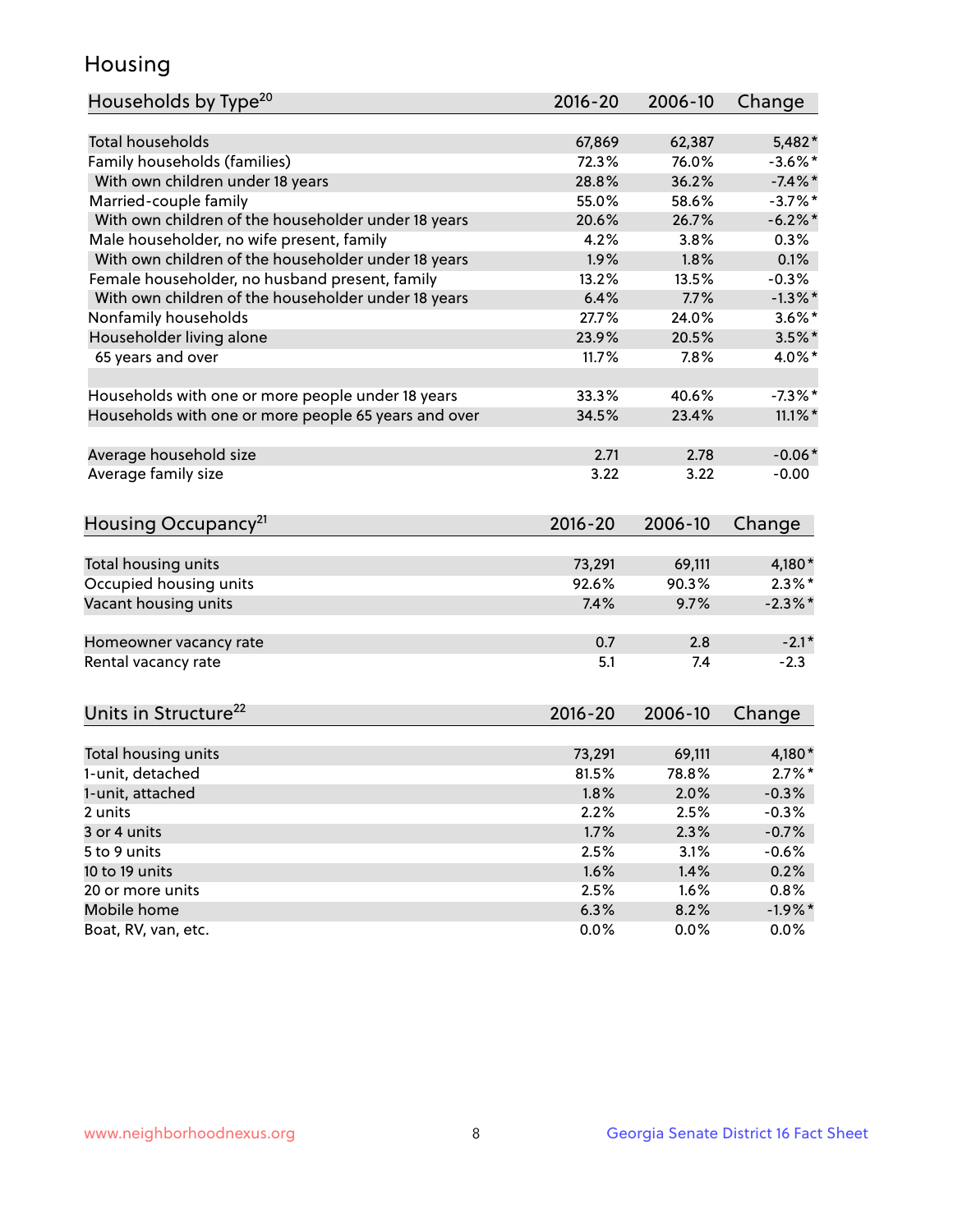## Housing, Continued...

| Year Structure Built <sup>23</sup>             | 2016-20     | 2006-10 | Change     |
|------------------------------------------------|-------------|---------|------------|
| Total housing units                            | 73,291      | 69,111  | 4,180*     |
| Built 2014 or later                            | 4.2%        | (X)     | (X)        |
| Built 2010 to 2013                             | 2.1%        | (X)     | (X)        |
| Built 2000 to 2009                             | 19.4%       | 17.8%   | $1.5%$ *   |
| Built 1990 to 1999                             | 23.0%       | 25.5%   | $-2.5%$ *  |
| Built 1980 to 1989                             | 18.0%       | 20.6%   | $-2.6\%$ * |
| Built 1970 to 1979                             | 15.2%       | 15.2%   | $-0.1%$    |
| Built 1960 to 1969                             | 6.5%        | 6.7%    | $-0.2%$    |
| Built 1950 to 1959                             | 5.0%        | 4.3%    | 0.7%       |
| Built 1940 to 1949                             | 2.4%        | 3.4%    | $-1.0%$    |
| Built 1939 or earlier                          | 4.2%        | 6.5%    | $-2.2%$    |
| Housing Tenure <sup>24</sup>                   | $2016 - 20$ | 2006-10 | Change     |
| Occupied housing units                         | 67,869      | 62,387  | 5,482*     |
| Owner-occupied                                 | 74.3%       | 75.1%   | $-0.7%$    |
| Renter-occupied                                | 25.7%       | 24.9%   | 0.7%       |
| Average household size of owner-occupied unit  | 2.76        | 2.80    | $-0.04*$   |
| Average household size of renter-occupied unit | 2.56        | 2.70    | $-0.14*$   |
| Residence 1 Year Ago <sup>25</sup>             | $2016 - 20$ | 2006-10 | Change     |
| Population 1 year and over                     | 185,656     | 173,540 | 12,116 *   |
| Same house                                     | 88.0%       | 84.4%   | $3.5\%$ *  |
| Different house in the U.S.                    | 11.6%       | 15.2%   | $-3.6\%$ * |
| Same county                                    | 4.2%        | 8.0%    | $-3.8\%$ * |
| Different county                               | 7.3%        | 7.2%    | 0.2%       |
| Same state                                     | 5.1%        | 5.2%    | $-0.1%$    |
| Different state                                | 2.2%        | 2.0%    | 0.3%       |
| Abroad                                         | 0.5%        | 0.4%    | 0.1%       |
| Value of Housing Unit <sup>26</sup>            | $2016 - 20$ | 2006-10 | Change     |
| Owner-occupied units                           | 50,453      | 46,841  | $3,612*$   |
| Less than \$50,000                             | 6.0%        | 6.2%    | $-0.2%$    |
| \$50,000 to \$99,999                           | 13.0%       | 14.0%   | $-1.0%$    |
| \$100,000 to \$149,999                         | 11.7%       | 16.0%   | $-4.3\%$ * |
| \$150,000 to \$199,999                         | 14.5%       | 16.4%   | $-1.9%$ *  |
| \$200,000 to \$299,999                         | 21.5%       | 21.7%   | $-0.3%$    |
| \$300,000 to \$499,999                         | 23.8%       | 18.0%   | $5.8\%$ *  |
| \$500,000 to \$999,999                         | 8.5%        | 6.6%    | 1.9%       |
| \$1,000,000 or more                            | 1.0%        | 1.0%    | $-0.0%$    |
| Median (dollars)                               | 220,216     | 190,428 | 29,788*    |
| Mortgage Status <sup>27</sup>                  | $2016 - 20$ | 2006-10 | Change     |
| Owner-occupied units                           | 50,453      | 46,841  | $3,612*$   |
| Housing units with a mortgage                  | 64.7%       | 70.9%   | $-6.2\%$ * |
| Housing units without a mortgage               | 35.3%       | 29.1%   | $6.2\% *$  |
|                                                |             |         |            |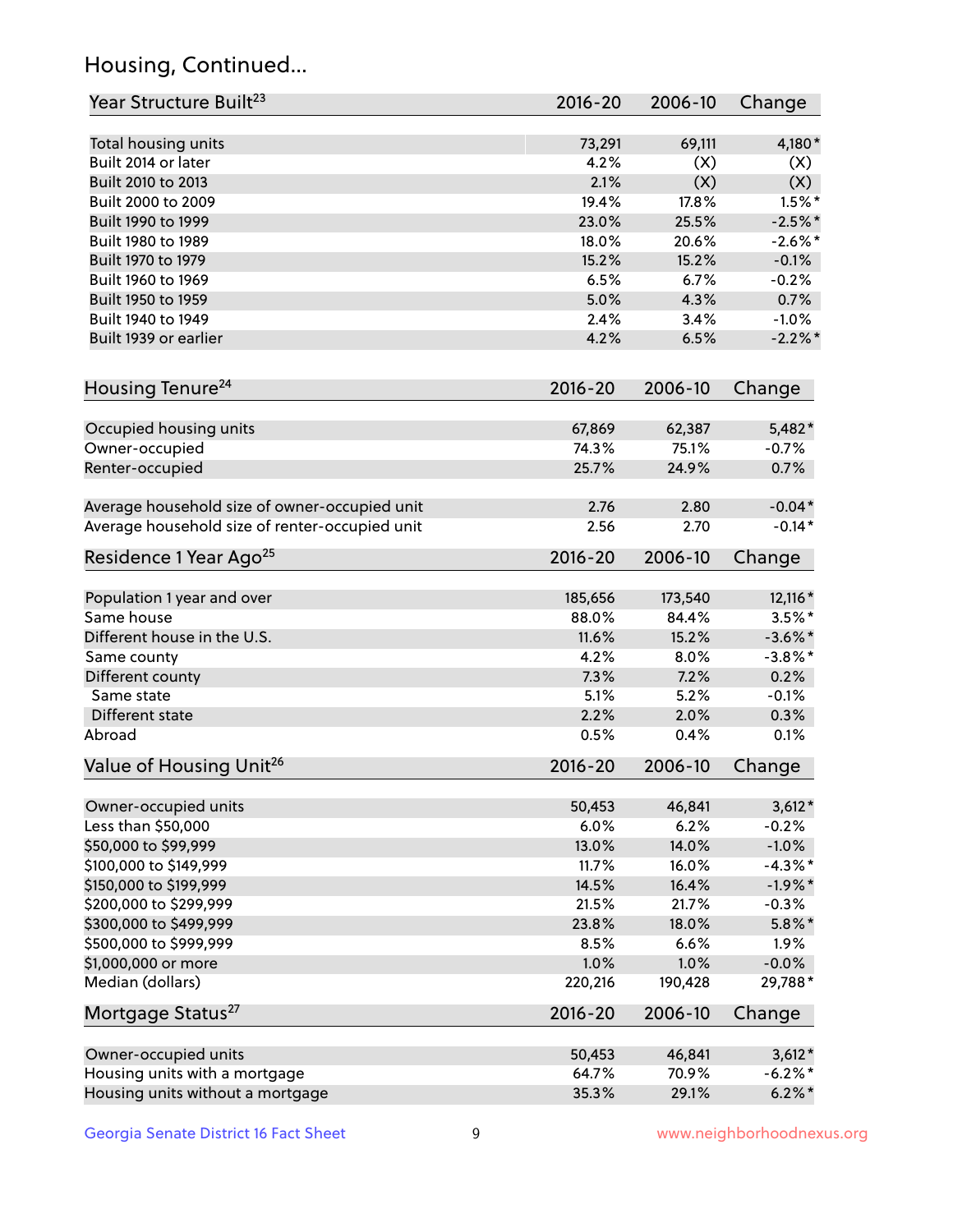## Housing, Continued...

| Selected Monthly Owner Costs <sup>28</sup>                                            | 2016-20 | 2006-10 | Change     |
|---------------------------------------------------------------------------------------|---------|---------|------------|
| Housing units with a mortgage                                                         | 32,648  | 33,219  | $-571$     |
| Less than \$300                                                                       | 0.2%    | 0.3%    | $-0.1%$    |
| \$300 to \$499                                                                        | 1.0%    | 0.7%    | 0.3%       |
| \$500 to \$999                                                                        | 17.9%   | 18.7%   | $-0.8%$    |
| \$1,000 to \$1,499                                                                    | 29.0%   | 28.2%   | 0.8%       |
| \$1,500 to \$1,999                                                                    | 21.4%   | 21.8%   | $-0.4%$    |
| \$2,000 to \$2,999                                                                    | 20.7%   | 20.6%   | 0.1%       |
| \$3,000 or more                                                                       | 9.8%    | 9.8%    | 0.0%       |
| Median (dollars)                                                                      | 1,545   | 1,550   | $-5$       |
| Housing units without a mortgage                                                      | 17,805  | 13,622  | $4,183*$   |
| Less than \$150                                                                       | 1.5%    | 2.2%    | $-0.7%$    |
| \$150 to \$249                                                                        | 8.0%    | 12.3%   | $-4.3%$    |
| \$250 to \$349                                                                        | 17.4%   | 19.1%   | $-1.7%$    |
| \$350 to \$499                                                                        | 27.4%   | 28.7%   | $-1.3%$    |
| \$500 to \$699                                                                        | 25.0%   | 23.2%   | 1.9%       |
| \$700 or more                                                                         | 20.7%   | 14.5%   | $6.2\%$ *  |
| Median (dollars)                                                                      | 478     | 431     | $47*$      |
| Household Income <sup>29</sup>                                                        |         |         |            |
| Housing units with a mortgage (excluding units where<br>SMOCAPI cannot be computed)   | 32,500  | 33,153  | $-653$     |
| Less than 20.0 percent                                                                | 51.7%   | 36.1%   | 15.6%*     |
| 20.0 to 24.9 percent                                                                  | 13.8%   | 17.0%   | $-3.2\%$ * |
| 25.0 to 29.9 percent                                                                  | 8.3%    | 12.2%   | $-3.8\%$ * |
| 30.0 to 34.9 percent                                                                  | 6.1%    | 9.3%    | $-3.2\%$ * |
| 35.0 percent or more                                                                  | 20.0%   | 25.3%   | $-5.3\%$ * |
| Not computed                                                                          | 148     | 66      | 82         |
| Housing unit without a mortgage (excluding units where<br>SMOCAPI cannot be computed) | 17,367  | 13,435  | $3,932*$   |
| Less than 10.0 percent                                                                | 51.7%   | 39.1%   | 12.6%*     |
| 10.0 to 14.9 percent                                                                  | 20.3%   | 22.0%   | $-1.7\%$ * |
| 15.0 to 19.9 percent                                                                  | 8.7%    | 12.6%   | $-3.9\%$ * |
| 20.0 to 24.9 percent                                                                  | 6.4%    | 6.5%    | $-0.1%$    |
| 25.0 to 29.9 percent                                                                  | 3.2%    | 5.7%    | $-2.5%$    |
| 30.0 to 34.9 percent                                                                  | 1.8%    | 3.5%    | $-1.7%$    |
| 35.0 percent or more                                                                  | 7.8%    | 10.6%   | $-2.8%$    |
| Not computed                                                                          | 438     | 187     | 251        |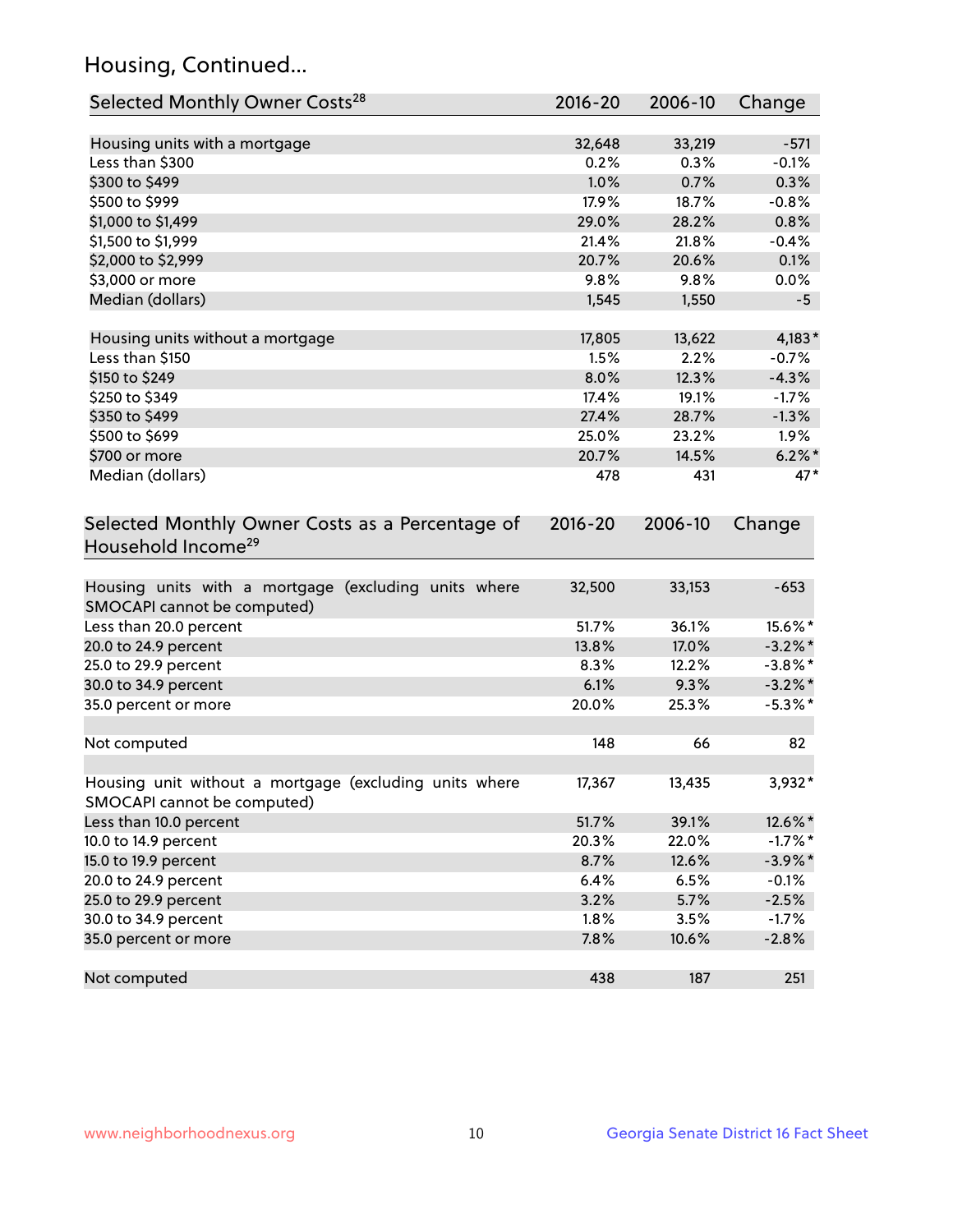### Housing, Continued...

| Gross Rent <sup>30</sup>                                     | 2016-20     | 2006-10 | Change     |
|--------------------------------------------------------------|-------------|---------|------------|
|                                                              |             |         |            |
| Occupied units paying rent                                   | 16,549      | 14,459  | $2,090*$   |
| Less than \$200                                              | 0.6%        | 2.0%    | $-1.4%$    |
| \$200 to \$499                                               | 7.1%        | 12.6%   | $-5.5%$    |
| \$500 to \$749                                               | 16.5%       | 25.0%   | $-8.5%$    |
| \$750 to \$999                                               | 26.0%       | 32.5%   | $-6.5%$    |
| \$1,000 to \$1,499                                           | 34.7%       | 21.0%   | $13.7\%$ * |
| \$1,500 to \$1,999                                           | 7.5%        | 5.4%    | 2.0%       |
| \$2,000 or more                                              | 7.6%        | 1.5%    | 6.1%       |
| Median (dollars)                                             | 998         | 925     | $73*$      |
|                                                              |             |         |            |
| No rent paid                                                 | 867         | 1,087   | $-220$     |
|                                                              |             |         |            |
| Gross Rent as a Percentage of Household Income <sup>31</sup> | $2016 - 20$ | 2006-10 | Change     |

| Occupied units paying rent (excluding units where GRAPI<br>cannot be computed) | 16,089 | 14,230  | 1,859      |
|--------------------------------------------------------------------------------|--------|---------|------------|
| Less than 15.0 percent                                                         | 13.8%  | 10.1%   | 3.7%       |
| 15.0 to 19.9 percent                                                           | 13.9%  | 12.3%   | 1.6%       |
| 20.0 to 24.9 percent                                                           | 11.5%  | 13.4%   | $-1.9%$    |
| 25.0 to 29.9 percent                                                           | 12.8%  | 10.6%   | 2.2%       |
| 30.0 to 34.9 percent                                                           | 10.3%  | $7.6\%$ | 2.7%       |
| 35.0 percent or more                                                           | 37.7%  | 46.0%   | $-8.3\%$ * |
|                                                                                |        |         |            |
| Not computed                                                                   | 1,327  | 1,316   | 11         |
|                                                                                |        |         |            |

### Transportation

| Commuting to Work <sup>32</sup>           | $2016 - 20$ | 2006-10 | Change     |
|-------------------------------------------|-------------|---------|------------|
|                                           |             |         |            |
| Workers 16 years and over                 | 80,414      | 76,555  | $3,859*$   |
| Car, truck, or van - drove alone          | 81.7%       | 79.1%   | $2.6\%$ *  |
| Car, truck, or van - carpooled            | 7.2%        | 12.5%   | $-5.2\%$ * |
| Public transportation (excluding taxicab) | 0.3%        | 0.6%    | $-0.3%$    |
| Walked                                    | 0.5%        | 1.1%    | $-0.6%$    |
| Other means                               | 2.1%        | $1.9\%$ | 0.2%       |
| Worked at home                            | 8.1%        | 4.9%    | $3.3\%$ *  |
|                                           |             |         |            |
| Mean travel time to work (minutes)        | 30.9        | 28.7    | $2.3*$     |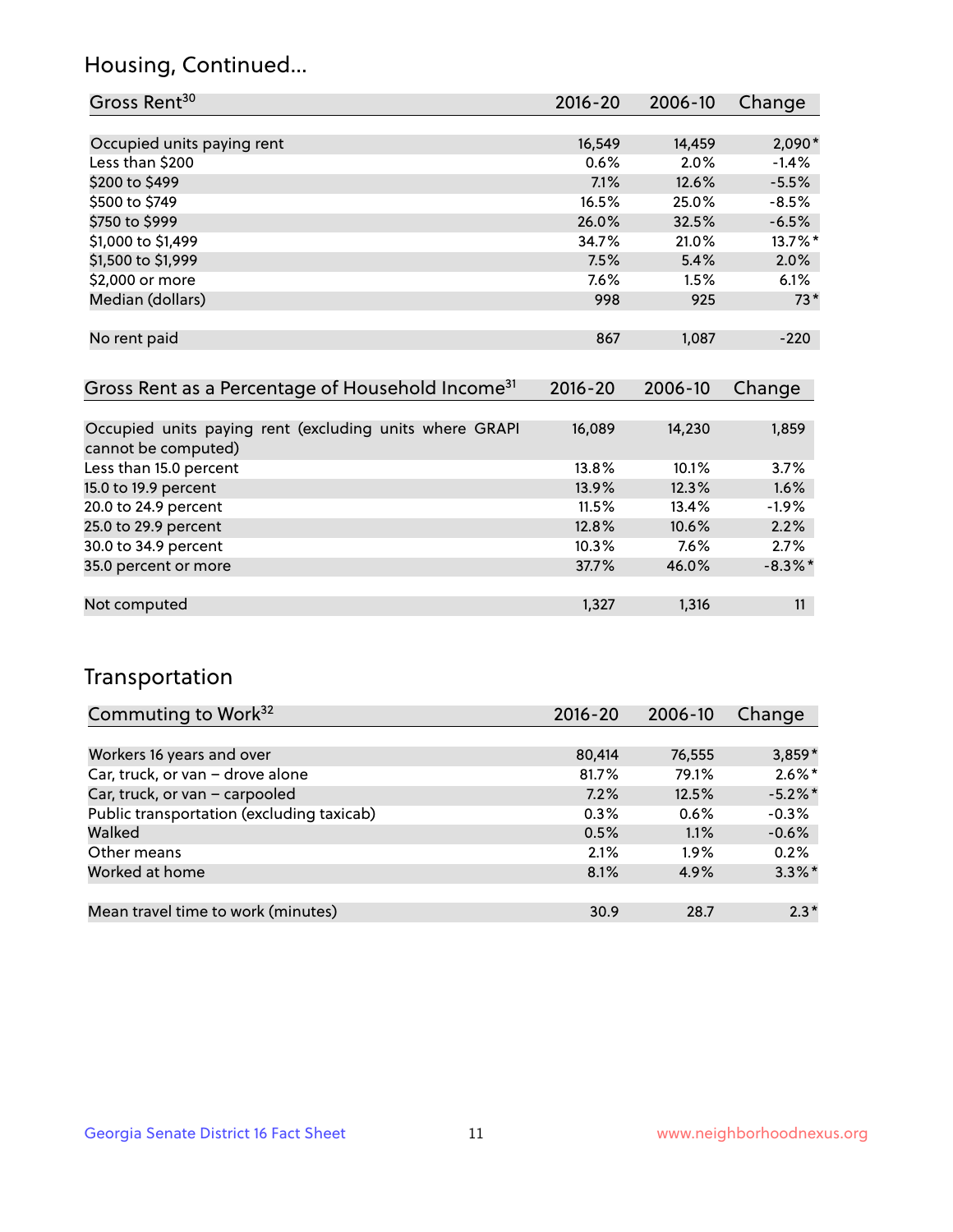## Transportation, Continued...

| Vehicles Available <sup>33</sup> | $2016 - 20$ | 2006-10 | Change   |
|----------------------------------|-------------|---------|----------|
|                                  |             |         |          |
| Occupied housing units           | 67,869      | 62,387  | $5,482*$ |
| No vehicles available            | 5.0%        | 5.0%    | 0.0%     |
| 1 vehicle available              | 26.5%       | 26.5%   | 0.1%     |
| 2 vehicles available             | 38.8%       | 39.9%   | $-1.1%$  |
| 3 or more vehicles available     | 29.7%       | 28.7%   | 1.0%     |

#### Health

| Health Insurance coverage <sup>34</sup>                 | 2016-20 |
|---------------------------------------------------------|---------|
|                                                         |         |
| Civilian Noninstitutionalized Population                | 185,164 |
| With health insurance coverage                          | 89.3%   |
| With private health insurance coverage                  | 69.7%   |
| With public health coverage                             | 33.3%   |
| No health insurance coverage                            | 10.7%   |
| Civilian Noninstitutionalized Population Under 19 years | 47,284  |
| No health insurance coverage                            | 5.5%    |
| Civilian Noninstitutionalized Population 19 to 64 years | 105,110 |
| In labor force:                                         | 77,511  |
| Employed:                                               | 74,422  |
| With health insurance coverage                          | 86.7%   |
| With private health insurance coverage                  | 83.8%   |
| With public coverage                                    | 5.5%    |
| No health insurance coverage                            | 13.3%   |
| Unemployed:                                             | 3,088   |
| With health insurance coverage                          | 61.5%   |
| With private health insurance coverage                  | 51.1%   |
| With public coverage                                    | 13.8%   |
| No health insurance coverage                            | 38.5%   |
| Not in labor force:                                     | 27,599  |
| With health insurance coverage                          | 78.5%   |
| With private health insurance coverage                  | 54.1%   |
| With public coverage                                    | 32.1%   |
| No health insurance coverage                            | 21.5%   |